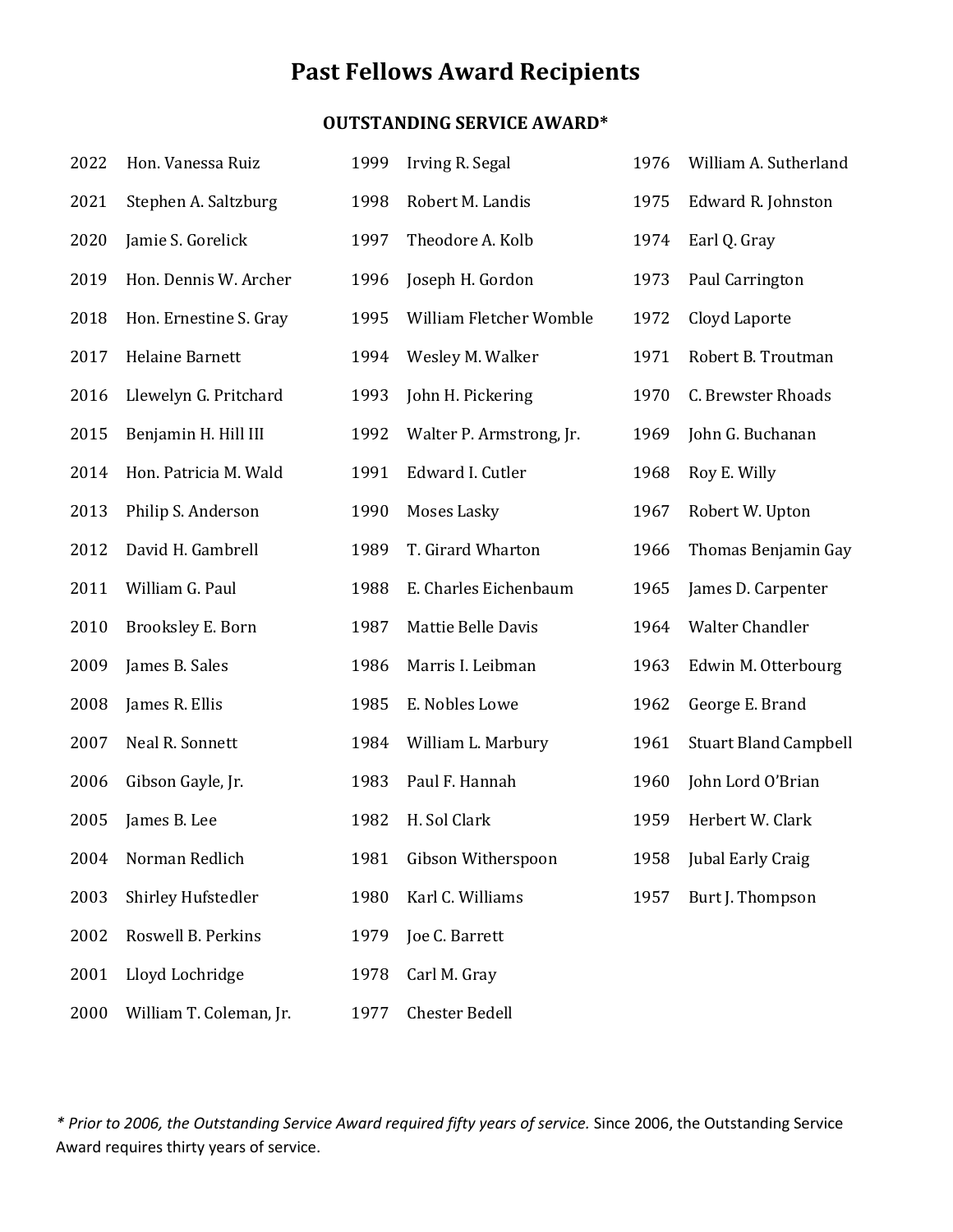## **OUTSTANDING SCHOLAR AWARD**

| 2022 | Martha Fineman                               | 1999 | Sanford H. Kadish          |      | 1974 J. Willard Hurst       |
|------|----------------------------------------------|------|----------------------------|------|-----------------------------|
| 2021 | Laura E. Gómez                               | 1998 | Guido Calabresi            |      | 1973 Paul A. Freund         |
| 2020 | Lauren B. Edelman                            |      | 1997 Louis Henkin          |      | 1972 Elliott Evans Cheatham |
| 2019 | Richard L. Abel                              | 1996 | Yale Kamisar               |      | 1971 A. James Casner        |
| 2018 | Carrie Menkel-Meadow                         | 1995 | <b>Ruth Bader Ginsburg</b> | 1970 | Ray Garrett, Sr.            |
| 2017 | Akhil Reed Amar                              |      | 1994 Carl A. Auerbach      | 1969 | Robert A. Leflar            |
|      | 2016 Kimberlé W. Crenshaw                    |      | 1993 Archibald Cox         |      | 1968 Lawrence Bennett       |
| 2015 | Stephen Gillers                              |      | 1992 Maurice Rosenberg     |      | 1967 Herbert Wechsler       |
| 2014 | Deborah L. Rhode                             |      | 1991 Francis A. Allen      |      | 1966 Arthur Linton Corbin   |
| 2013 | Edward A. Purcell, Jr.                       | 1990 | Herma Hill Kay             |      | 1965 E. Blythe Stason       |
| 2012 | Joan C. Williams                             | 1989 | <b>Charles Alan Wright</b> |      | 1964 Austin W. Scott        |
| 2011 | David B. Wilkins                             | 1988 | Walter Gellhorn            |      | 1963 Robert N. Miller       |
| 2010 | Marc Galanter                                | 1987 | Boris I. Bittker           |      | 1962 Herbert F. Goodrich    |
| 2009 | Laurence H. Tribe                            | 1986 | Geoffrey C. Hazard, Jr.    |      | 1961 Reginald Heber Smith   |
|      | 2008 Judith Resnik                           | 1985 | Philip B. Kurland          | 1960 | Erwin N. Griswold           |
| 2007 | Catharine A. MacKinnon                       |      | 1984 Spencer L. Kimball    |      | 1959 John C. Cooper         |
|      | 2006 Anthony G. Amsterdam                    |      | 1983 Robert L. Stern       |      | 1958 Albert J. Harno        |
|      | 2005 Alice H. Henkin                         | 1982 | Charles Fairman            |      | 1957 Arthur T. Vanderbilt   |
| 2004 | Stanton Wheeler &<br><b>Stewart Macaulay</b> | 1981 | <b>Norval Morris</b>       |      |                             |
|      |                                              | 1980 | Louis Loss                 |      |                             |
| 2003 | <b>Richard Posner</b>                        | 1979 | Mason Ladd                 |      |                             |
| 2002 | Louis B. Sohn                                | 1978 | James William Moore        |      |                             |
| 2001 | Lawrence M. Friedman                         | 1977 | Milton Handler             |      |                             |
|      | 2000 Roger C. Cramton                        | 1976 | <b>Kenneth Culp Davis</b>  |      |                             |
|      |                                              |      |                            |      |                             |

Henry Jacob Friendly